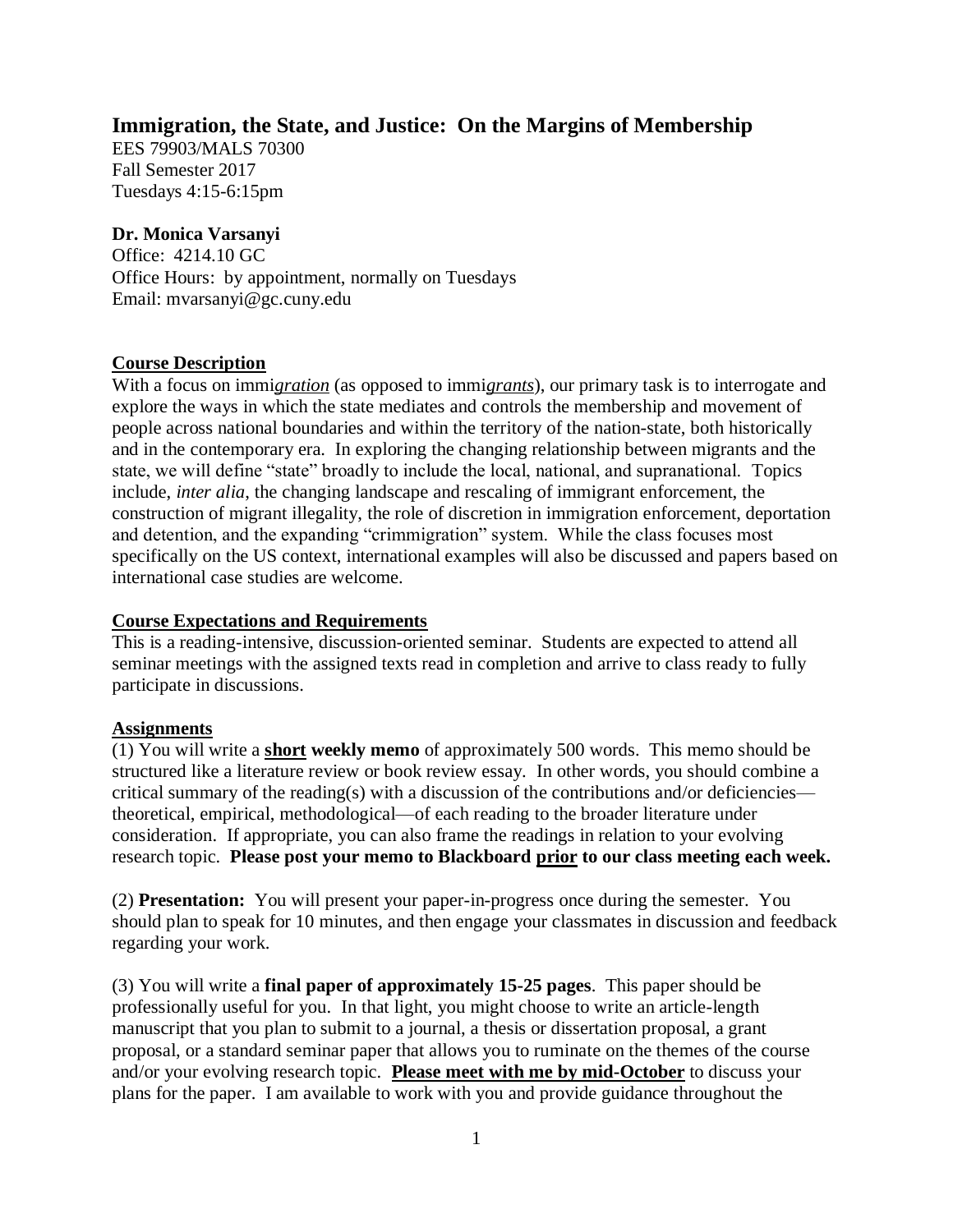semester as your project develops. **Final papers are due Tuesday, December 19. Please post to Blackboard.**

#### **Readings and Course Materials**

We will be reading all or significant portions of various books (see below). Additional readings will be available on Blackboard or available via the library's journal databases.

## *COURSE OUTLINE*

### **1. August 29:** Introduction

**2. September 5:** Tanya Golash-Boza. 2015. *Deported: Immigrant Policing, Disposable Labor, and Global Capitalism*. New York: NYU Press.

**3. September 12:** Jenna Loyd, Matthew Mitchelson, and Andrew Burridge (eds.). 2012. *Beyond Walls and Cages: Prisons, Borders, and Global Crisis*. Athens: University of Georgia Press.

### **4. September 19: NO CLASS TODAY (classes follow a Thursday schedule)**

**5. September 26:** Colin Dayan. 2013. *The Law is a White Dog: How Legal Rituals Make and Unmake Persons*. Princeton NJ: Princeton University Press.

**6. October 3:** Hannah Arendt. 1951. "The decline of the nation-state and the end of the rights of man," in *The Origins of Totalitarianism*. New York: Harcourt, Chapter 9; pp. 267-304.

Judith Butler. 2006. "Indefinite detention," in *Precarious Life*. London: Verso, pp. 50-100.

Giorgio Agamben. 2005. "The state of exception as a paradigm of government," in *State of Exception*. Chicago: University of Chicago Press.

**7. October 10:** Mark Dow. 2005. *American Gulag: Inside U.S. Immigration Prisons*. Berkeley: University of California Press.

**8. October 17:** Daniel Kanstroom. 2010. *Deportation Nation: Outsiders in American History*. Cambridge, MA: Harvard University Press.

**9. October 24:** S. Deborah Kang. 2017. *[The INS on the Line: Making Immigration Law on the](https://books.google.com/books?id=hv6SDQAAQBAJ&printsec=frontcover&source=gbs_ge_summary_r&cad=0#v=onepage&q&f=false)  [US-Mexico Border, 1917-1954](https://books.google.com/books?id=hv6SDQAAQBAJ&printsec=frontcover&source=gbs_ge_summary_r&cad=0#v=onepage&q&f=false)*. New York: Oxford University Press.

**10. October 31:** Ian Haney López. 2006. *White by Law: The Legal Construction of Race*. Rev. and updated, 10th anniversary ed. New York: New York University Press.

**11. November 7:** Ruben Andersson. 2014. *Illegality, Inc.: Clandestine Migration and the Business of Bordering Europe.* Berkeley: University of California Press.